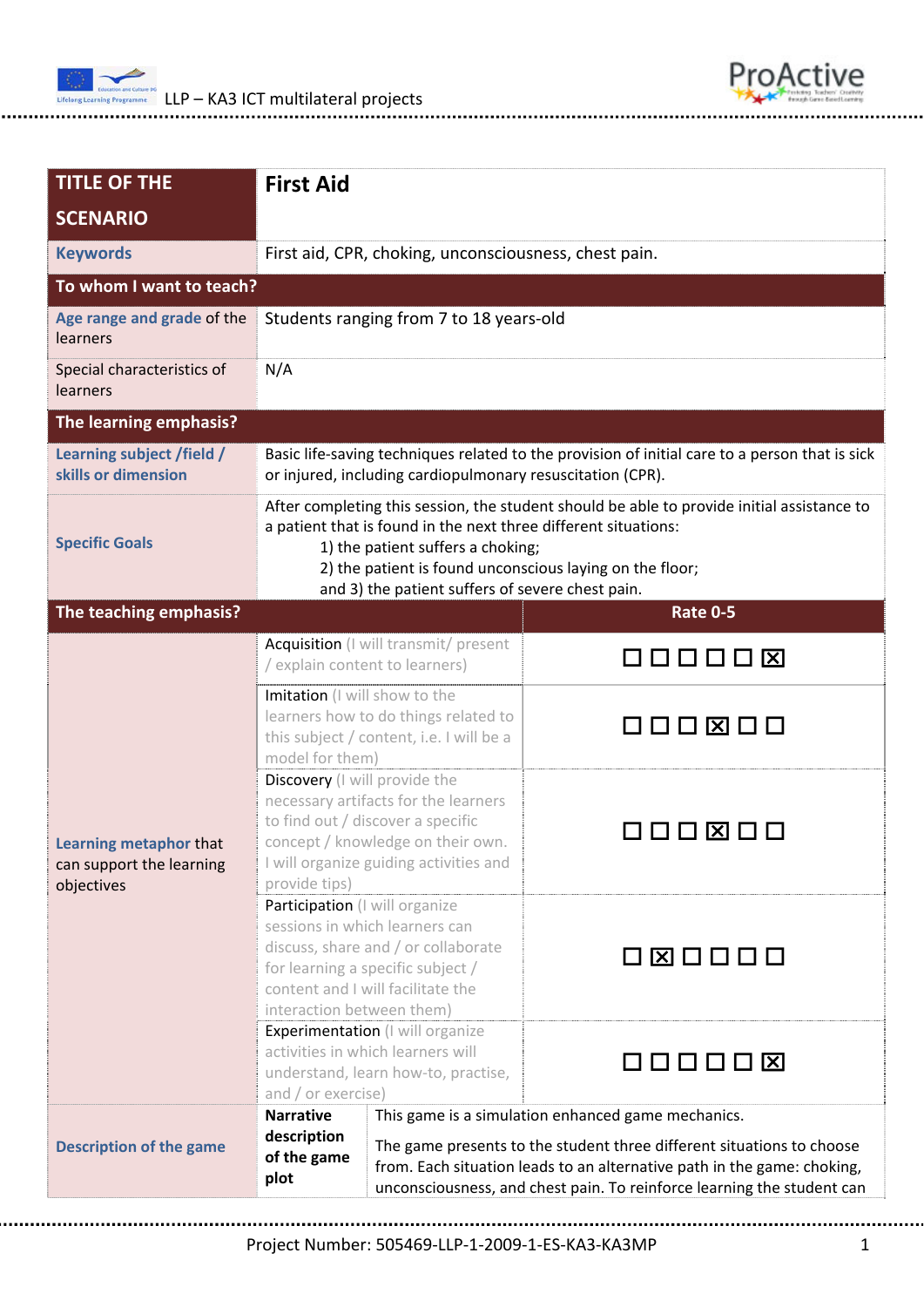LLP – KA3 ICT multilateral projects



roActive